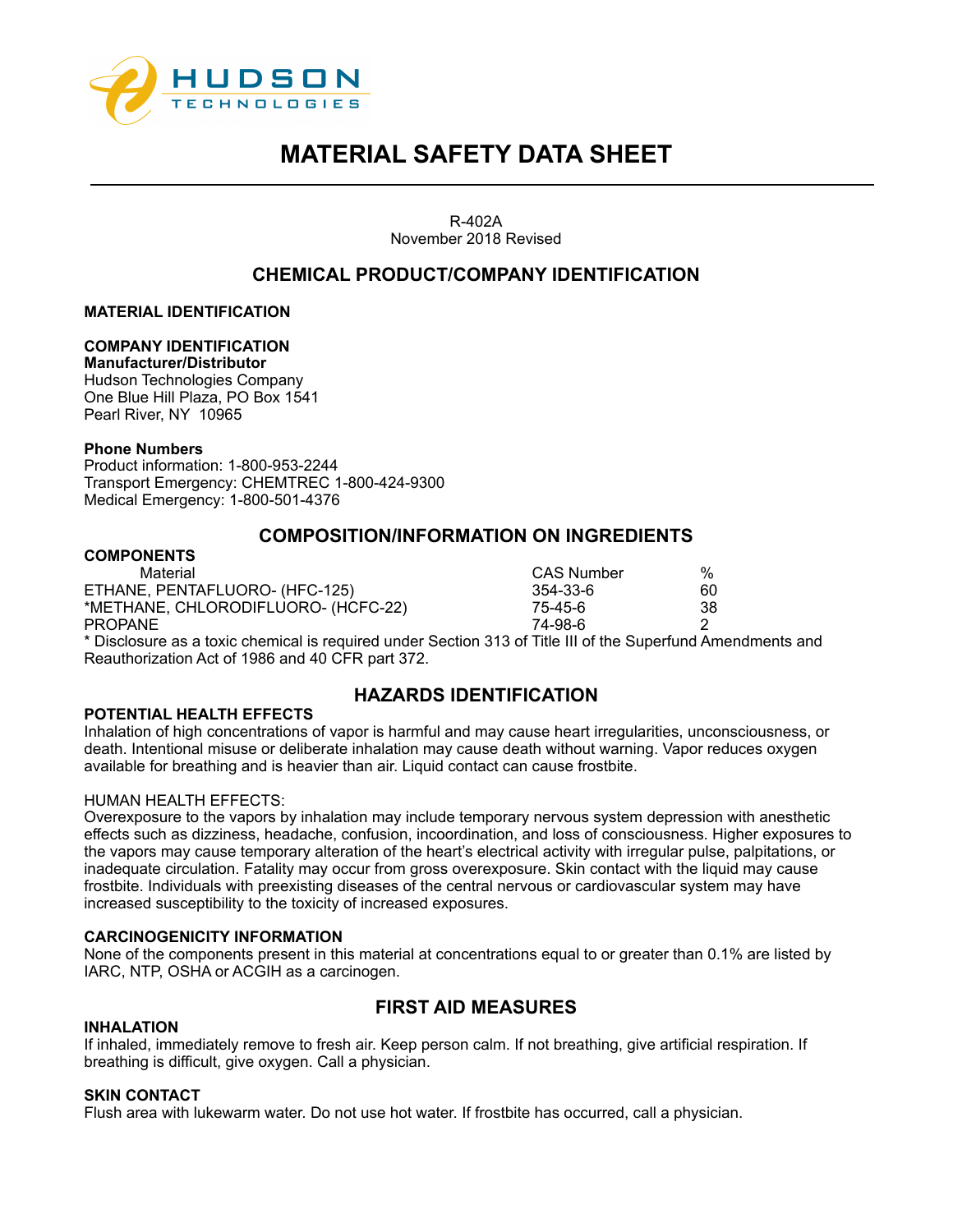

#### **EYE CONTACT**

In case of contact, immediately flush eyes with plenty of water for at least 15 minutes. Call a physician.

#### **INGESTION**

Not a probable route. However, in case of accidental ingestion, call a physician.

#### **NOTES TO PHYSICIANS**

THIS MATERIAL MAY MAKE THE HEART MORE SUSCEPTIBLE TO ARRHYTHMIAS. Catecholamines such as adrenaline, and other compounds having similar effects, should be reserved for emergencies and then used only with special caution.

## **FIRE FIGHTING MEASURES**

### **FLAMMABLE PROPERTIES**

Flash Point: No flash point Flammable Limits in Air, % by Volume: LEL: None per ASTM E681<br>UEL: None per ASTM E681 None per ASTM E681 Autoignition: Not determined

Fire and Explosion Hazards:

Cylinders may rupture under fire conditions. Decomposition may occur.

Contact of welding or soldering torch flame with high concentrations of refrigerant can result in visible changes in the size and color of torch flames. This flame effect will only occur in concentrations of product well above the recommended exposure limit, therefore stop all work and ventilate to disperse refrigerant vapors from the work area before using any open flames.

R-402A is not flammable in air at temperatures up to 100 deg C (212 deg F) at atmospheric pressure. However, mixtures of R-402A with high concentrations of air at elevated pressure and/or temperature can become combustible in the presence of an ignition source. R-402A can also become combustible in an oxygen enriched environment (oxygen concentrations greater than that in air). Whether a mixture containing R-402A and air, or R-402A in an oxygen enriched atmosphere becomes combustible depends on the inter-relationship of 1) the temperature 2) the pressure, and 3) the proportion of oxygen in the mixture. In general, R-402A should not be allowed to exist with air above atmospheric pressure or at high temperatures; or in an oxygen enriched environment. For example: R-402A should NOT be mixed with air under pressure for leak testing or other purposes.

Experimental data have also been reported which indicate combustibility of HCFC-22, a component in this blend, in the presence of chlorine.

#### **EXTINGUISHING MEDIA**

As appropriate for combustibles in area.

#### **FIRE FIGHTING INSTRUCTIONS**

Keep cylinders cool with water spray or fog. Self-contained breathing apparatus (SCBA) is required if cylinders rupture and contents are released under fire conditions. Water runoff should be contained and neutralized prior to release.

## **ACCIDENTAL RELEASE MEASURES**

#### **SAFEGUARDS (PERSONNEL)**

NOTE: Review FIRE FIGHTING MEASURES and HANDLING (PERSONNEL) sections before proceeding with clean-up. Use appropriate PERSONAL PROTECTIVE EQUIPMENT during clean-up.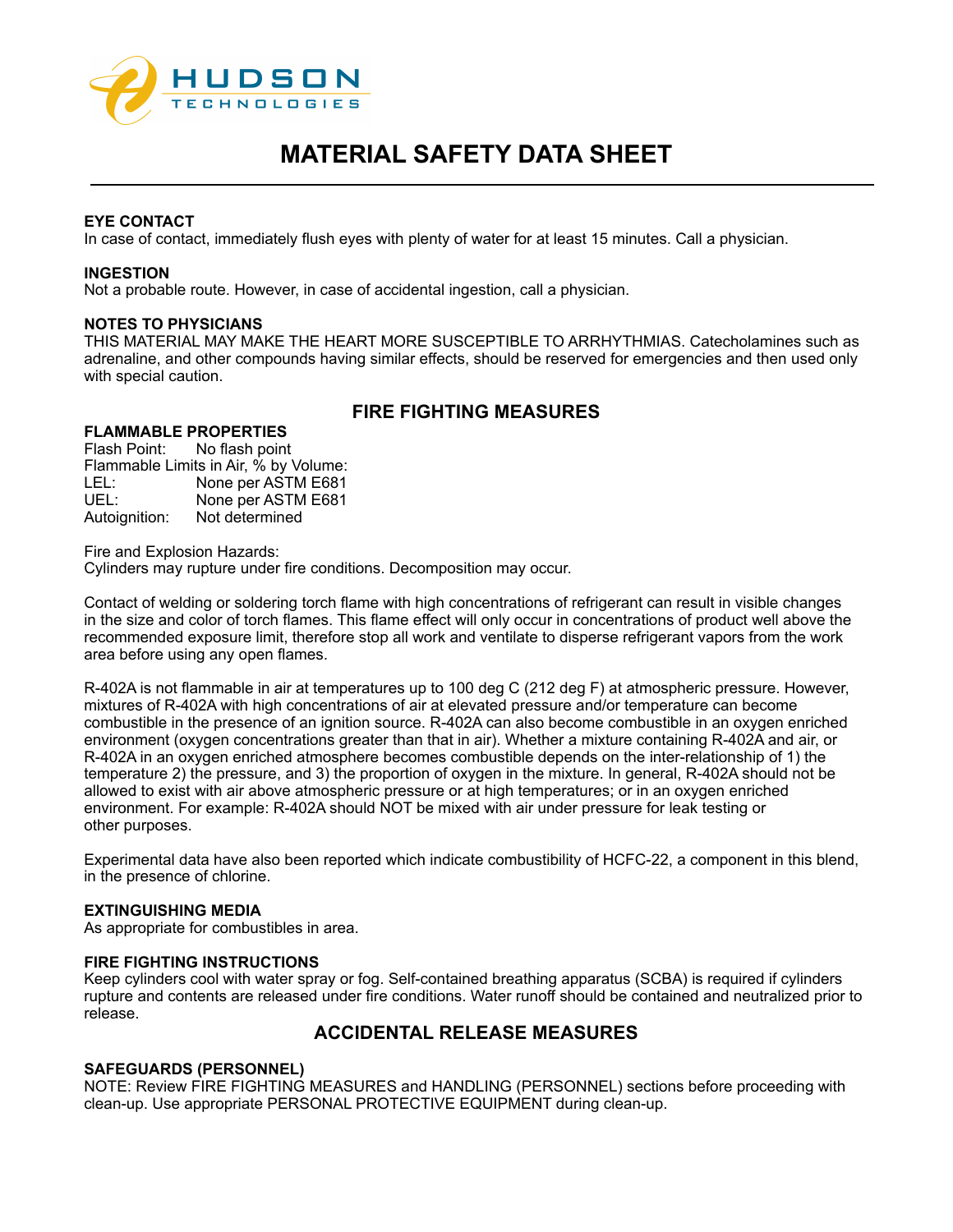

#### **ACCIDENTAL RELEASE MEASURES**

Remove open flames. Use self-contained breathing apparatus (SCBA) for large spills or releases.

## **HANDLING AND STORAGE**

#### **HANDLING (PERSONNEL)**

Avoid breathing vapors. Avoid liquid contact with skin or eyes. Use with sufficient ventilation to keep employee exposure below the recommended limits. Avoid prolonged or repeated exposure. Wash thoroughly after handling.

#### **STORAGE**

Clean, dry area. Do not heat above 52 deg C (125 deg F).

# **EXPOSURE CONTROLS/PERSONAL PROTECTION**

#### **ENGINEERING CONTROLS**

Refrigerant concentration monitors may be necessary to determine vapor concentrations in work areas prior to use of torches or other open flames, or if employees are entering enclosed areas. Use with sufficient ventilation to keep employee exposure below the recommended exposure limit. Local exhaust should be used if large amounts are released. Mechanical ventilation should be used in low or enclosed places.

#### **PERSONAL PROTECTIVE EQUIPMENT**

Impervious gloves should be used to avoid prolonged or repeated exposure. Chemical splash goggles should be available for use as needed to prevent eye contact. Under normal manufacturing conditions, no respiratory protection is required when using this product. Self-contained breathing apparatus (SCBA) is required if a large release occurs.

## **EXPOSURE GUIDELINES**

#### **APPLICABLE EXPOSURE LIMITS**

| ETHANE, PENTAFLUORO- (HFC-125) |                                 |  |
|--------------------------------|---------------------------------|--|
| PEL (OSHA)                     | None Established                |  |
| TLV (ACGIH)                    | None Established                |  |
| WEEL (AIHA)                    | 1000 ppm, 4900 mg/m3, 8 Hr. TWA |  |

METHANE, CHLORODIFLUORO- (HCFC-22) PEL (OSHA) None Established TLV (ACGIH) 1,000 ppm, 3,540 mg/m3, 8 Hr. TWA, A4

PROPANE<br>PEL (OSHA)

1,000 ppm, 1,800 mg/m3, 8 Hr. TWA TLV (ACGIH) 2500 ppm, 8 Hr. TWA

## **PHYSICAL AND CHEMICAL PROPERTIES**

#### **PHYSICAL DATA**

Boiling Point -49.2 C (-56.6 F)<br>Vapor Pressure - 193.6 psia at 25 % Volatiles 100 WT% Evaporation Rate

Solubility in Water Not determined Odor Slight ethereal<br>
Form Communication Communications Communications Communications Communications Communications Communications<br>
Communications Communications Communications Communications Communications Communications Color Clear, colorless

193.6 psia at 25 deg C (77 deg F) Greater than 1 Liquefied gas Density 1.152 gm/cc at 25 deg C (77 deg F) - Liquid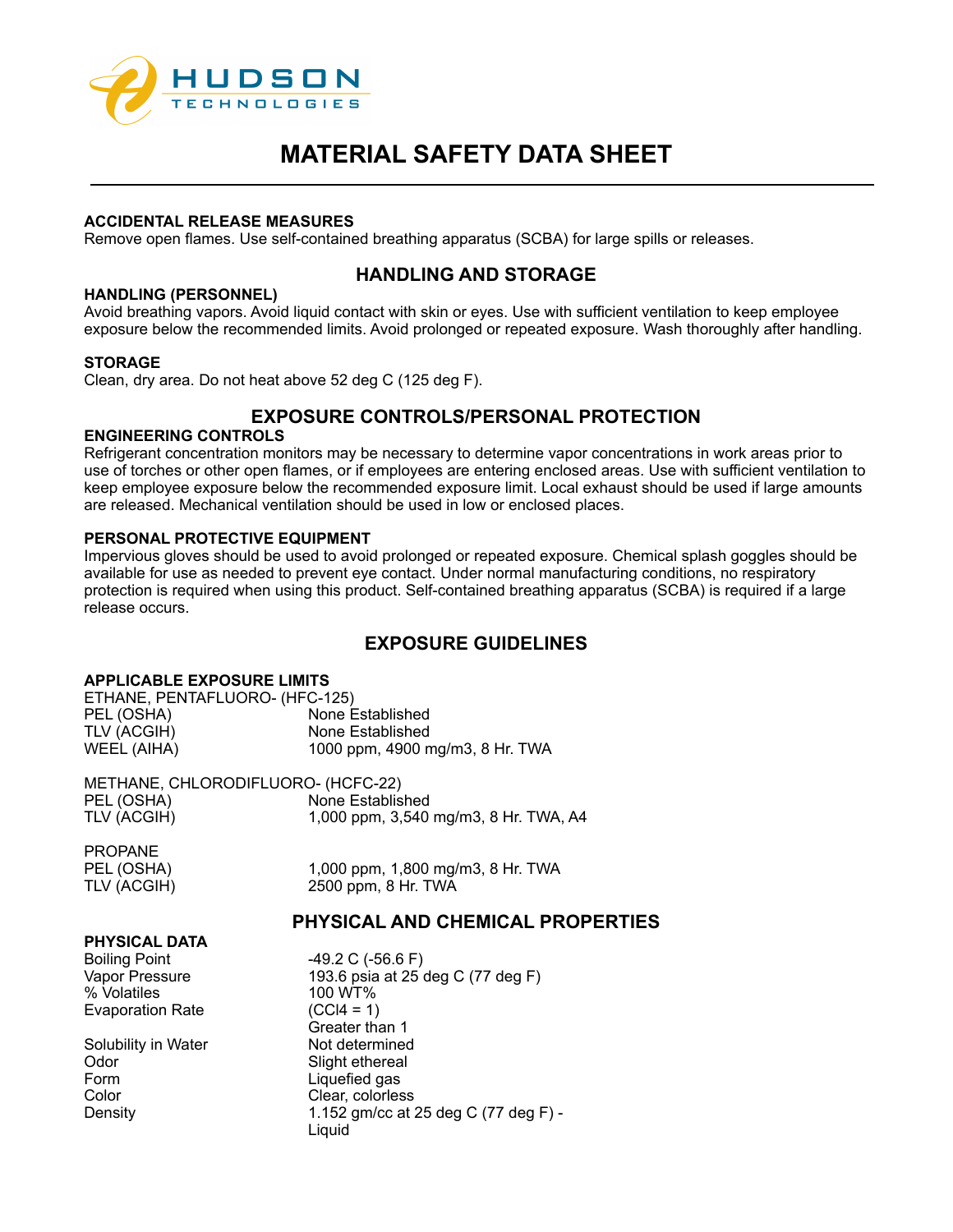

## **STABILITY AND REACTIVITY**

#### **CHEMICAL STABILITY**

Material is stable. However, avoid open flames and high temperatures.

#### **INCOMPATIBILITY WITH OTHER MATERIALS**

Incompatible with alkali or alkaline earth metals - powdered Al, Zn, Be, etc.

#### **DECOMPOSITION**

Decomposition products are hazardous. HP80 can be decomposed by high temperatures (open flames, glowing metal surfaces, etc.) forming hydrochloric and hydrofluoric acids, and possibly carbonyl halides. These materials are toxic and irritating. Contact should be avoided.

#### **POLYMERIZATION**

Polymerization will not occur.

## **TOXICOLOGICAL INFORMATION**

## **ANIMAL DATA**

The blend is untested.

ETHANE, PENTAFLUORO Inhalation 4 hour ALC: > 709,000 ppm in rats

Single, high inhalation exposures caused lethargy, decreased activity, labored breathing and weight loss. Weak cardiac sensitization effect, a potentially fatal disturbance of heart rhythm caused by a heightened sensitivity to the action of epinephrine. Lowest-Observed-Adverse-Effect-Level for cardiac sensitization: 100,000 ppm. Repeated exposure caused: No significant toxicological effects. No-Observed-Adverse-Effect Level(NOAEL): 50,000 ppm

No animal data are available to define carcinogenic, developmental or reproductive hazards. In animal testing this material has not caused developmental toxicity. HFC-125 does not produce genetic damage in bacterial or mammalian cell cultures or when tested in animals (not tested for heritable genetic damage).

METHANE, CHLORODIFLUORO Inhalation 4-hour LC50: 220,000 ppm in rats

The compound is a skin irritant and a slight eye irritant, but is not a skin sensitizer in animals. Effects from single high exposures include central nervous system depression, anesthesia, rapid breathing, lung congestion and microscopic liver changes. Cardiac sensitization occurred in dogs at 50,000 ppm or greater from the action of exogenous epinephrine.

No toxic effects or abnormal histopathological observations occurred in rats repeatedly exposed to concentrations exposures to 50,000 ppm (v/v) of vapors produced organ weight increases and a decrease in body weight gain, but no increased mortality or adverse hematological effects. In chronic inhalation studies, HCFC-22, at a concentration of 50,000 ppm (v/v), produced a small, but statistically significant increase of late-occurring tumors involving salivary glands in male rats, but not female rats or male or female mice. In the same studies, no increased incidence of tumors was seen in either species at concentrations of 10,000 ppm or 1000 ppm (v/v). Long-term administration in corn oil produced no effects on body weight or mortality.

HCFC-22 was mutagenic in some strains of bacteria in bacterial cell cultures, but not mammalian cell cultures or animals. It did not cause heritable genetic damage in mammals. A slight, but significant increase in developmental toxicity was observed at high concentrations (50,000 ppm) of HCFC-22, a concentration which also produced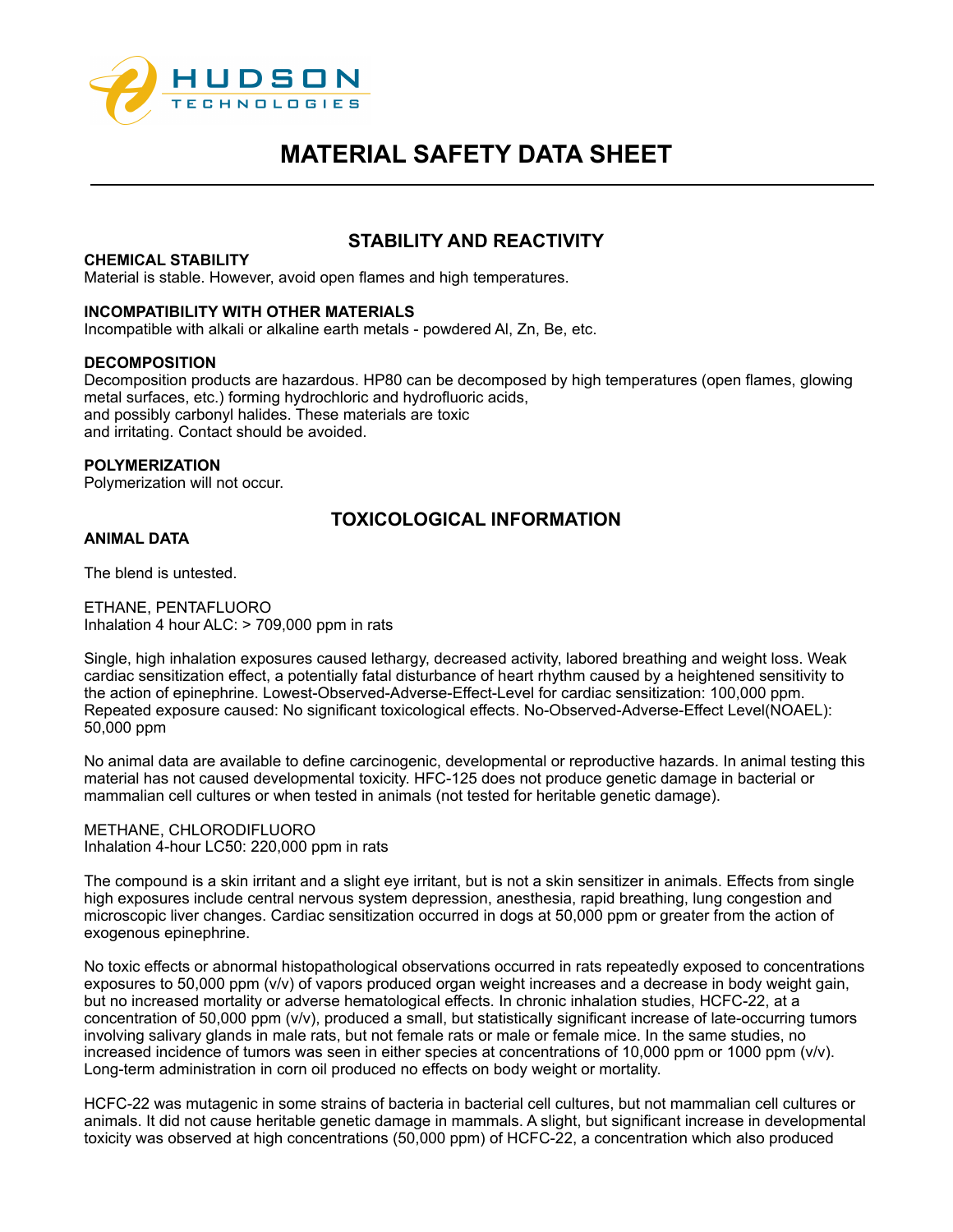

toxic effects in the adult animal. Based on these findings, and other negative developmental studies, HCFC-22 is not considered a unique hazard to the conceptus. Studies of the effects of HCFC-22 on male reproductive performance have been negative. Specific studies to evaluate the effect on female reproductive performance have not been conducted, however, limited information obtained from studies on developmental toxicity do not indicate adverse effects on female reproductive performance at concentrations up to 50,000 ppm. PROPANE

Toxicity in animals occurring only with inhalation exposures at high concentrations (10% or greater) include cardiac sensitization, analgesia, irregular respiration and hypotension. No animal test reports are available to define carcinogenic, developmental, or reproductive hazards. Tests in bacteria cell cultures demonstrate no mutagenic activity.

## **ECOLOGICAL INFORMATION**

#### **ECOTOXICOLOGICAL INFORMATION**

Reclaim by distillation or remove to permitted waste facility. Dispose of in accordance with all Federal, State, and local regulations.

Aquatic Toxicity:

#### HCFC-22

48 hour EC50 - Daphnia magna: 433 mg/L

## **DISPOSAL CONSIDERATIONS**

#### **WASTE DISPOSAL**

Comply with Federal, State, and local regulations. Reclaim by distillation or remove to a permitted waste disposal facility.

## **TRANSPORTATION INFORMATION**

#### **SHIPPING INFORMATION**

DOT/IMO/IATA Proper Shipping Name Liquefied Gas N.O.S.

Hazard Class 2.2<br>1 UN No 2163 UN No. Label(s) Nonflammable Gas Shipping Containers

(Chlorodifluoromethane and Pentafluoroethane) **Cylinders** Ton Tanks

## **REGULATORY INFORMATION**

#### **U.S. FEDERAL REGULATIONS**

TSCA Inventory Status : Reported/Included. TITLE III HAZARD CLASSIFICATIONS SECTIONS 311, 312

| Acute      | Yes |
|------------|-----|
| Chronic    | N٥  |
| Fire       | Nο  |
| Reactivity | Nο  |
| Pressure   | Yes |

HAZARDOUS CHEMICAL LISTS